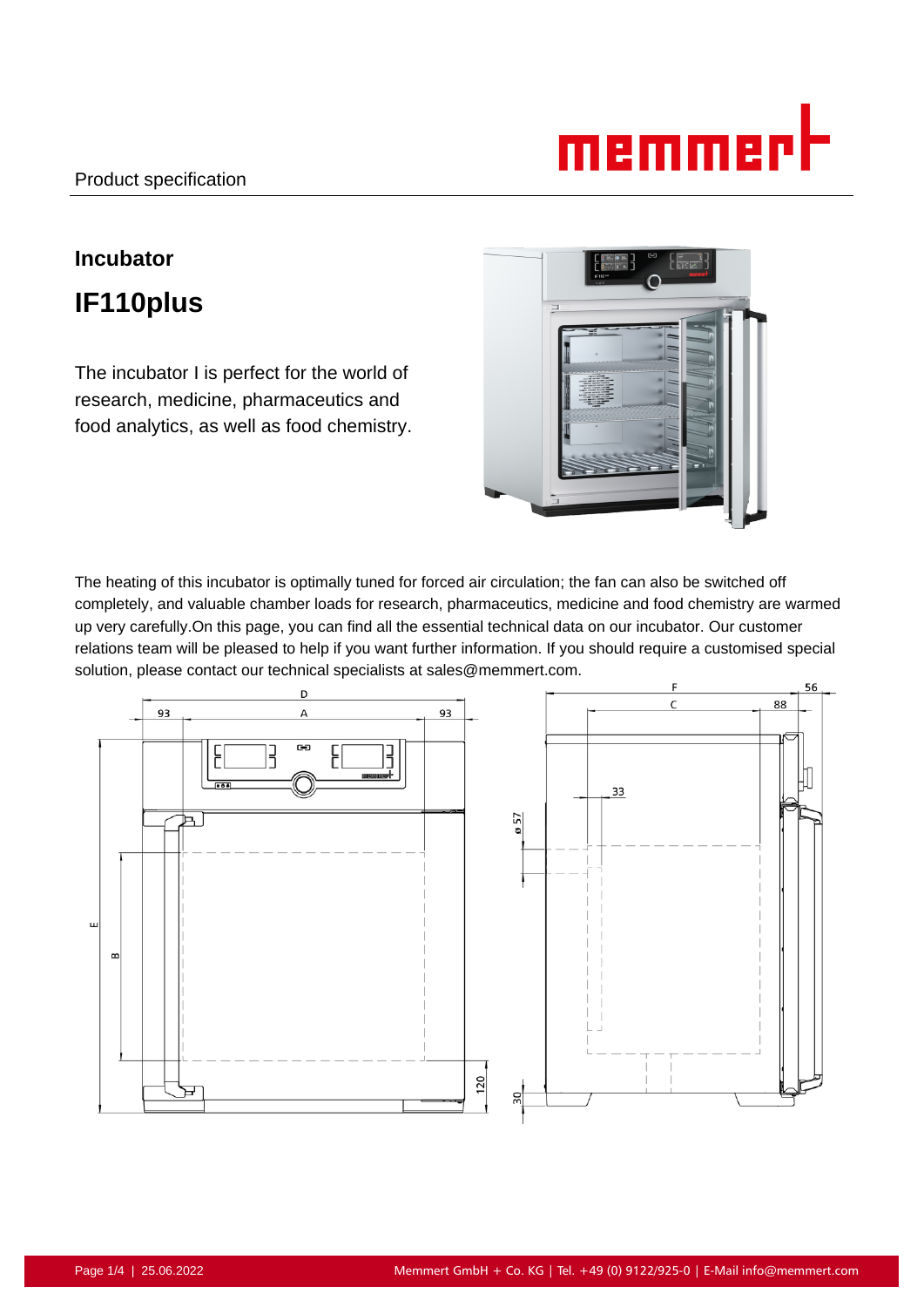#### **Temperature**

| Setting temperature range              | +20 to +80 $^{\circ}$ C                                                                                           |
|----------------------------------------|-------------------------------------------------------------------------------------------------------------------|
| Working temperature range              | min. 10 $\degree$ C above ambient up to $+80\degree$ C                                                            |
| <b>Setting accuracy</b><br>temperature | 0.1 °C                                                                                                            |
| <b>Temperature sensor</b>              | 2 Pt100 sensors DIN Class A in 4-wire-circuit for mutual monitoring, taking over functions in case of an<br>error |

### **Control technology**

| <b>ControlCOCKPIT</b>        | TwinDISPLAY. Adaptive multifunctional digital PID-microprocessor controller with 2 high-definition<br>TFT-colour displays. |
|------------------------------|----------------------------------------------------------------------------------------------------------------------------|
| Language setting             | German, English, Spanish, French, Polish, Czech, Hungarian                                                                 |
| Timer                        | Digital backwards counter with target time setting, adjustable from 1 minute to 99 days                                    |
| <b>Function HeatBALANCE</b>  | adapting the distribution of the heating performance of the upper and lower heating circuit from -50 %<br>to $+50%$        |
| <b>Function SetpointWAIT</b> | the process time does not start until the set temperature is reached                                                       |
| Calibration                  | three freely selectable temperature values                                                                                 |
| adjustable parameters        | temperature (Celsius or Fahrenheit), fan speed, air flap position, programme time, time zones,<br>summertime/wintertime    |
| <b>Sterilisation</b>         | fixed sterilisation programme (4 hours/160°C) for sterilisation of working chamber, not for sterilising<br>the load        |

#### **Ventilation**

| Fan       | forced air circulation by quite air turbine, adjustable in 10 % steps for each segment individually |
|-----------|-----------------------------------------------------------------------------------------------------|
| Fresh air | Admixture of pre-heated fresh air by electronically adjustable air flap                             |
| Vent      | vent connection with restrictor flap                                                                |

#### **Communication**

| <b>Documentation</b> | programme stored in case of power failure                                                                                       |
|----------------------|---------------------------------------------------------------------------------------------------------------------------------|
| Programming          | AtmoCONTROL software on a USB stick for programming, managing and transferring programmes<br>via Ethernet interface or USB port |

#### **Safety**

| <b>Temperature control</b> | mechanical temperature limiter TB, protection class 1 according to DIN 12880 to switch off the heating<br>approx. 20°C above nominal temperature                                                                                               |
|----------------------------|------------------------------------------------------------------------------------------------------------------------------------------------------------------------------------------------------------------------------------------------|
| <b>Temperature control</b> | overtemperature monitor TWW, protection class 3.1 or adjustable temperature limiter TWB, protection<br>class 2, selectable on display                                                                                                          |
| <b>AutoSAFETY</b>          | additionally integrated over- and undertemperature monitor "ASF", automatically following the setpoint<br>value at a preset tolerance range, alarm in case of over- or undertemperature, heating is switched off<br>in case of overtemperature |
| Autodiagnostic system      | for fault analysis                                                                                                                                                                                                                             |
| Alarm                      | visual and acoustic                                                                                                                                                                                                                            |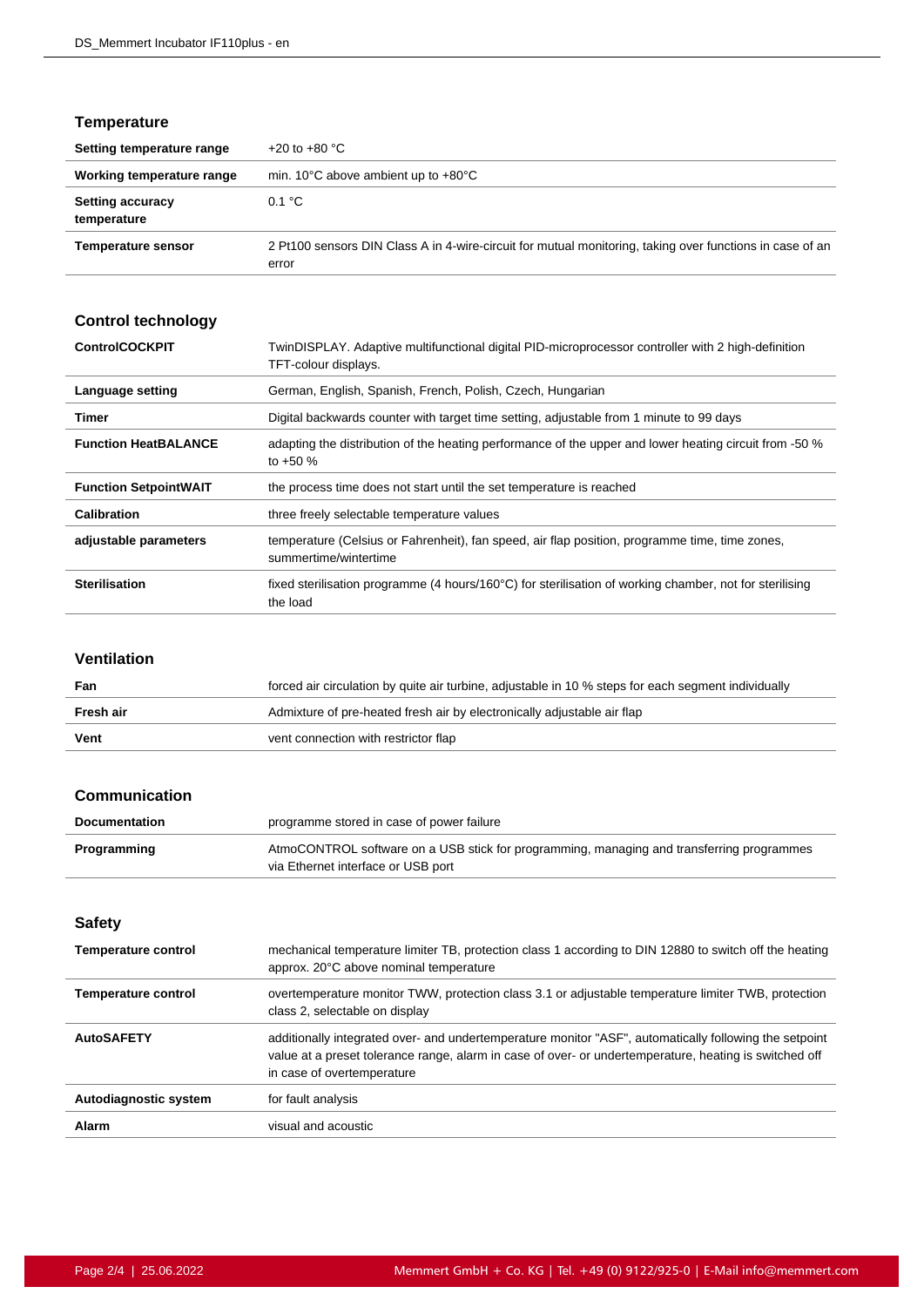#### **Standard equipment**

| Door                          | fully insulated stainless steel door with 2-point locking (compression door lock) |
|-------------------------------|-----------------------------------------------------------------------------------|
| <b>Internals</b>              | 2 stainless steel grid(s), electropolished                                        |
| Works calibration certificate | incl. works calibration certificate for $+37^{\circ}$ C                           |
| Door                          | inner glass door                                                                  |

#### **Stainless steel interior**

| $W_{(A)}$ x h <sub>(B)</sub> x d <sub>(C)</sub> : 560 x 480 x 400 mm (d less 39 mm for fan)                                                         |
|-----------------------------------------------------------------------------------------------------------------------------------------------------|
| easy-to-clean interior, made of stainless steel, reinforced by deep drawn ribbing with integrated and<br>protected large-area heating on four sides |
| 108                                                                                                                                                 |
| 5                                                                                                                                                   |
| 175 kg                                                                                                                                              |
| 20 kg                                                                                                                                               |
|                                                                                                                                                     |

#### **Textured stainless steel casing**

|                | $\overline{z}$ : 745 x 864 x 584 mm (d +56mm door handle)<br>vd<br>$W_{(D)}$ |
|----------------|------------------------------------------------------------------------------|
| <b>Housing</b> | rear zinc-plated steel                                                       |

#### **Electrical data**

| Voltage                | 230 V, 50/60 Hz |
|------------------------|-----------------|
| <b>Electrical load</b> | approx. 1400 W  |
| Voltage                | 115 V, 50/60 Hz |
| <b>Electrical load</b> | approx. 900 W   |

#### **Ambient conditions**

| Set Up                     | The distance between the wall and the rear of the appliance must be at least 15 cm. The clearance<br>from the ceiling must not be less than 20 cm and the side clearance from walls or nearby appliances<br>must not be less than 5 cm. |
|----------------------------|-----------------------------------------------------------------------------------------------------------------------------------------------------------------------------------------------------------------------------------------|
| Altitude of installation   | max. 2,000 m above sea level                                                                                                                                                                                                            |
| <b>Ambient temperature</b> | $+5$ °C to $+40$ °C                                                                                                                                                                                                                     |
| Humidity rh                | max. 80 %, non-condensing                                                                                                                                                                                                               |
| Overvoltage category       | II                                                                                                                                                                                                                                      |
| <b>Pollution degree</b>    |                                                                                                                                                                                                                                         |